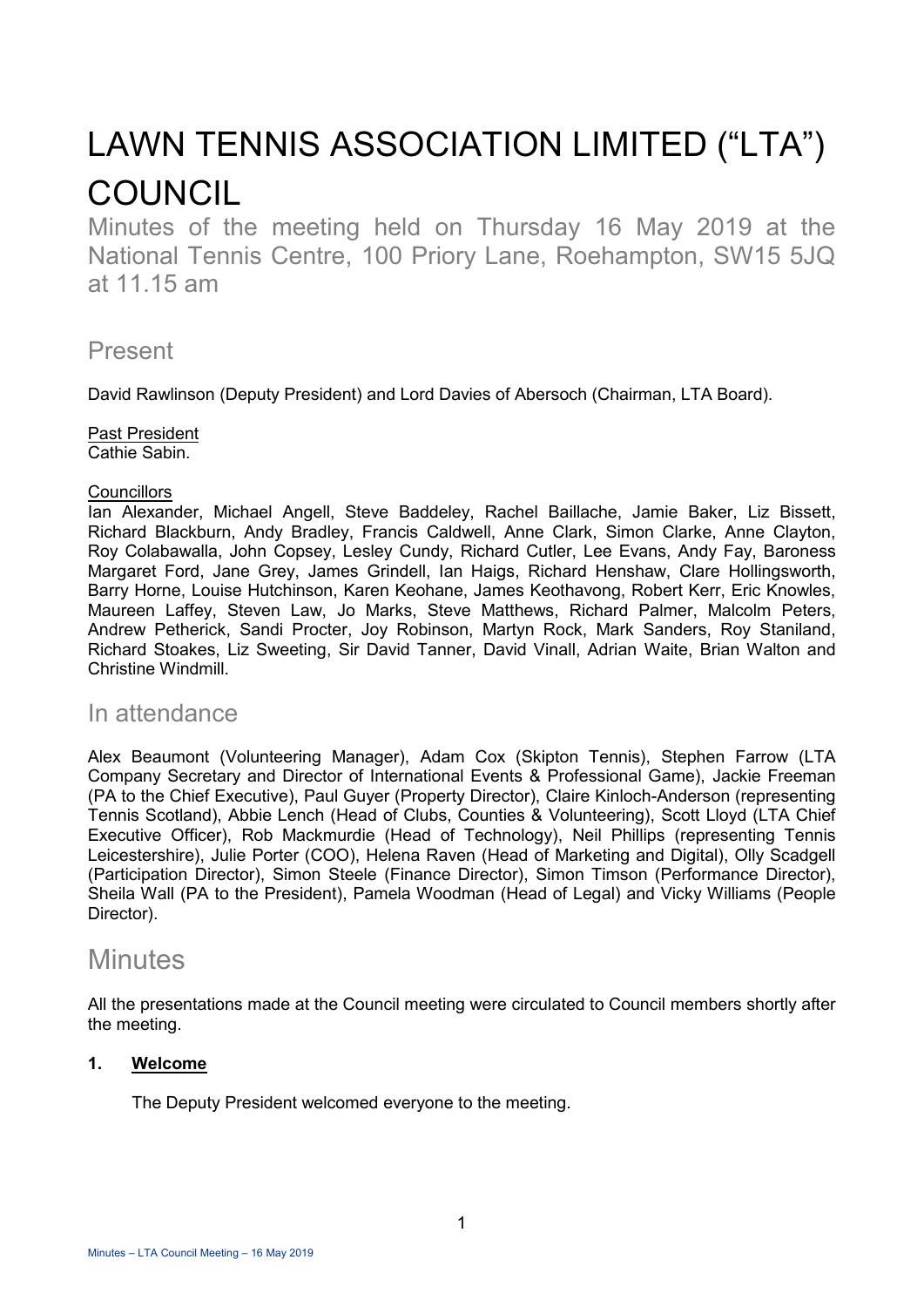## **2. Obituaries**

Stephen Farrow paid tribute to Paul Hutchins MBE, who had died on 13 March, and David Rawlinson paid tribute to Nicola Maskens, who had died on 7 May. Members of Council stood in memory of their colleagues.

#### **3. Apologies for Absence**

The following apologies for absence had been received: Sara Bennison, Naomi Cavaday, Craig Haworth and Tony Jarvis.

#### **4. Declarations of Interest**

Members of Council were asked to declare an interest as appropriate when a relevant item was discussed.

## **5. Minutes of Meeting held on Thursday 27 February 2019**

The minutes of the meeting held on Thursday 27 February 2019 were agreed as a correct record.

## **6. Matters Arising**

David Rawlinson confirmed that Sheila Wall had taken over responsibility for the administrative support of the Council. He thanked Ali Ensor for fulfilling this role so well over the last few years.

# **7. Deputy President's Report**

The Deputy President's Report had been included in the Council pack and was taken as read.

## **8. LTA Chairman's Report**

The Chairman's report had been included in the Council pack and was taken as read.

## **9. LTA Chief Executive's Update**

The Chief Executive's business update was included in the Council pack and was taken as read. Scott Lloyd acknowledged the invaluable contribution the Tennis Development Committee ("TDC") workstreams were making to the business.

Scott Lloyd then took Council members through the current Business Dashboard, highlighting the Metrics within each Area. A copy of the dashboard would be circulated after the meeting.

# **10. Workshop: County Support – Strategy & Branding Alignment**

Olly Scadgell introduced the workshop sessions which related to the TDC County Association Support workstream headed up by Richard Palmer. The key objective of the workstream was to work with County Associations to put in place a process to develop and sign off annual plans that are aligned to and support the LTA's new 5-year Strategy. He said that the sessions would cover the key activities which would lead to the LTA and the Counties working collaboratively from a strategic and brand alignment perspective.

Helena Raven gave a presentation providing background and context to the new LTA brand and how it related to the mission of making tennis relevant, accessible, welcoming and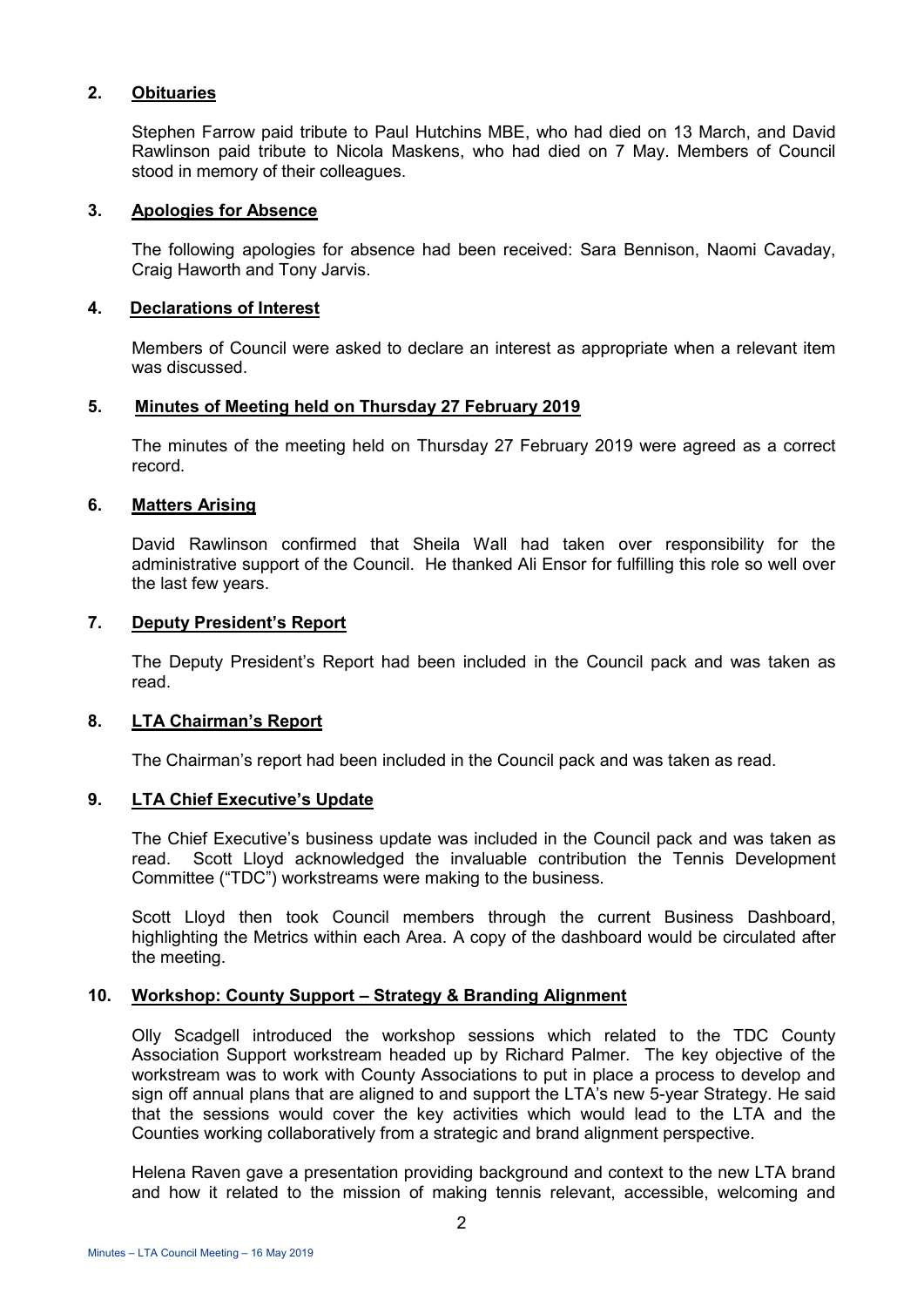enjoyable. It was agreed that it would be helpful for Counties to receive a video of this presentation.

Abbie Lench and Richard Palmer introduced the following three workshop discussion topics and outlined the key actions with deadlines for each: Adopting the New Brand (ideally by July/August 2019), the Strategic Planning Template (final plans for 2020 and joint sign-off by Q4 2019) and the County Association Resource Guide (for publication and circulation in mid-June). Council members were given 10 minutes to discuss each topic.

Abbie Lench confirmed that a follow-up note would be sent to Council members to summarise the key points from each of the workshop topics and set out the action required.

#### **11. Update on Facility Investment Strategy**

Julie Porter introduced Paul Guyer to Council. She gave a presentation updating Council on the Facility Investment Strategy (which underpinned Transforming British Tennis Together ("TBTT")) covering: the Easy Access Loans Scheme, demographic modelling, strategic locations for indoor tennis, the community indoor tennis centre model, the Strategic Loan Scheme and target locations (parks). The final slide provided a summary of the Facility Investment Framework. Council members had been given a list of the target locations for indoor tennis.

In answer to a question from Francis Caldwell, Julie Porter said that the 72 strategic English locations on the target list were based on demand. If a location did not appear on the list it would be because it did not meet the demographic criteria or an existing site in that location was being protected.

Francis Caldwell expressed his concern that a large number of existing venues which would welcome investment in their facilities were excluded as a result of the demand-led approach targeting 72 locations. He recommended that some resources be set aside on a needs basis to assist existing venues to improve their facilities.

Andrew Petherick said he was disappointed that the 50% grant option was no longer available and asked what the pay back terms would be for a substantial loan.

Scott Lloyd explained that the funds from Project Green had been put into the new TBTT initiative but very few TBTT funding applications had been received during 2018 because the required 50% matched funding was not available. A fundamental review had therefore been undertaken and a change in approach adopted. The Quick Loan Scheme was introduced to assist air-hall covered court projects to be delivered. The targeted approach had been adopted to fill known provision gaps. The terms of a loan would be considered on a project by project basis but could be flexible to ensure delivery and sustainability.

Richard Henshaw advocated the Park Tennis Programme and encouraged other Counties to try the Gate Access technology which worked well in Dorset. He added that a key to ensuring sustainability and avoiding bad debts was to invest in well-run facilities.

## **12. Participation**

Olly Scadgell gave an update on the 2019 Priority Activity Report, the Digital Participation Programme, a new World Tennis Number rating system to be introduced from 2020, Competition Age Group proposals and Safeguarding Standards (phase 2 focussing on coaches).

In relation to the Digital Participation Programme, he asked Council members to encourage clubs to join the LTA's ClubSpark platform and to open up some of their courts to the public.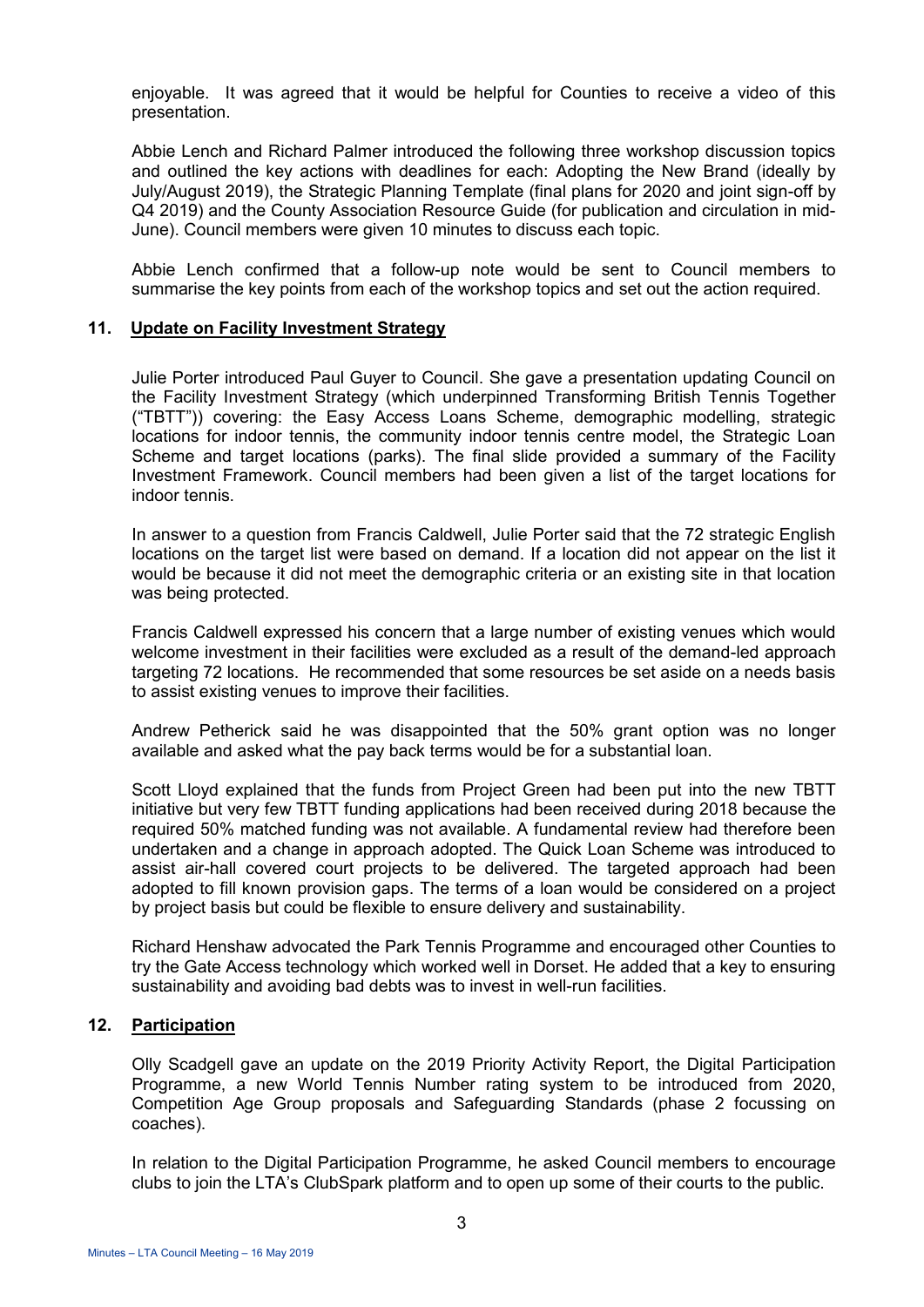He confirmed that the small number of tournaments which currently used the Universal Tennis Ranking ("UTR") rating system could continue to do so in the short term but would be encouraged to adopt the new LTA rating system which incorporated many of the outstanding features of UTR. Details would be circulated to Council members shortly on four Webex briefing sessions to be held on the World Tennis Number to provide further information on the new system.

He said that the domestic tennis calendar was still under review. He envisaged a change in the dates of the Junior Nationals from 2020 onwards but no decision had yet been made on the County Closed events.

Roy Staniland (Interim Chairman, TDC) referenced the Chairman of each of the TDC workstreams and introduced Lesley Cundy and Sandi Procter to provide an update on their respective workstreams.

Lesley Cundy (Co-Chair of the Competition workstream) gave an update on the proposed changes to the County Cup events for 2020 designed to raise the profile of the event in the younger age groups and to align with County training and performance plans. The changes would be piloted for three years and closely monitored throughout. She said that details of three Webex sessions for Council members and County team captains would be circulated shortly at which further information on the changes would be given together with an opportunity to provide feedback.

Sandi Procter (Chair of the Volunteering workstream) and Alex Beaumont provided an update on the presentation of Regional Awards at the pre-Wimbledon major events, the forthcoming National Awards Ceremony at Wimbledon and the 2019 National Awards nomination process. Sandi Procter advised that 160 2018 County Award winners in the Volunteer and Coach categories had been invited to a President's Lunch at Wimbledon.

Sandi Procter reminded Council that the week of 2 June was National Volunteer Week and encouraged Council members to get involved. A video was shown which had been recorded by Scott Lloyd and David Rawlinson the previous day thanking volunteers for their commitment; this would be circulated to Counties shortly for use in and around National Volunteers Week.

## **13. LTA Tennis Awards: Skipton Tennis**

Adam Cox from Skipton Tennis (the 2017 Club of the Year) gave a presentation on the establishment of the Club in 2007, its growth since then and its current activities.

# **14. Performance Update**

Simon Timson provided an update covering the Player Pathway, the Fed Cup victory and promotion to World Group II, Pro Scholarship Programme ("PSP"), the Transition Tour, the Wheelchair World Class Programme, National Academies, the U14s National Performance Pathway and Performance Coach Development.

#### **15**. **Major Events Update**

 Stephen Farrow provided an update on the Fed Cup victory from the organising team's perspective, the pre-Wimbledon Trophy Series and major events (including their history, current preparations and the ongoing integration of wheelchair tennis events) and ticket sales for the pre-Wimbledon events and the Davis Cup Finals.